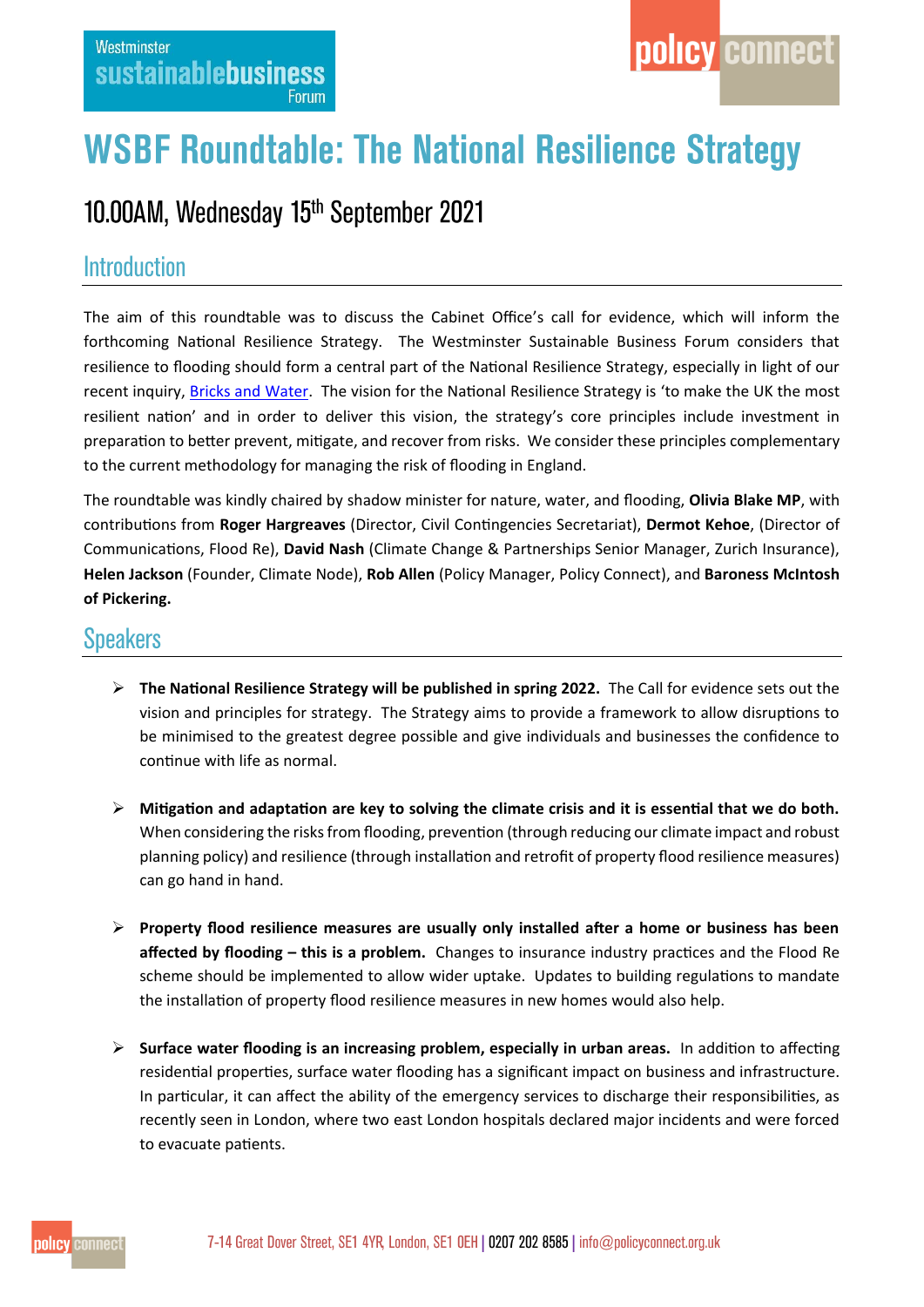### **Discussion**

#### **Prevention**

- $\triangleright$  Ofwat is too focussed on water supply, rather than preventing flooding (which also affects water quality) through good drainage and sewerage. We need an approach that prioritises the entire water cycle, underpinned by the Ofwat price review process.
- $\triangleright$  The role of data is key in managing risk. Flood Risk Assessments, used to inform planning decisions are still routinely limited by the quality and quantity of data. The Environment Agency does a good job of managing data with the resources that it has, but it should grasp wider options, such as community monitoring and citizen science to collect better data for modelling purposes.
- $\triangleright$  Increased flood risk as a result of poor development decisions is a far bigger threat to communities than climate change. The National Resilience Strategy should be used to inform the Government's intentions for planning reform.

#### **Mitigation**

- $\triangleright$  High quality Sustainable Drainage Systems (SuDS) are key to mitigating the risks from flooding and improving community resilience. Implementation of Schedule 3 of the Flood and Water Management Act could be a mechanism for Local Planning Authorities to fund installation, adoption, and maintenance of SuDS.
- $\triangleright$  SuDS and natural flood management techniques provide multi-functional benefits that can mitigate against wider risks that go beyond flooding. These include drought, biodiversity loss, heat island creation, access to amenity, and mental health issues.
- $\triangleright$  Information for consumers is important in mitigating risk the introduction of Flood Performance Certificates (PFCs) can address this. The use of FPCs will be an important mechanism for scaling the installation of property flood resilience measures.

#### **Recovery**

- $\triangleright$  Property Flood Resilience (PFR) measures are vital to increase community flood resilience and help homes and businesses to recover quickly after a flood. Uptake of PFR has been slow and Government must therefore play a role in accelerating this. Options include, changes to building regulations to require all properties at risk of flooding to include property flood resilience measures, introduction of discounted insurance premiums for buildings that incorporate PFR, and changes to the Flood Re reinsurance scheme to allow properties to be 'built back better' after a flood.
- $\triangleright$  The Code of Practice and Guidance for property flood resilience is a valuable resource and this should be championed to aid recovery. Development of a database to demonstrate the performance of various types of PFR will be essential to wider uptake.